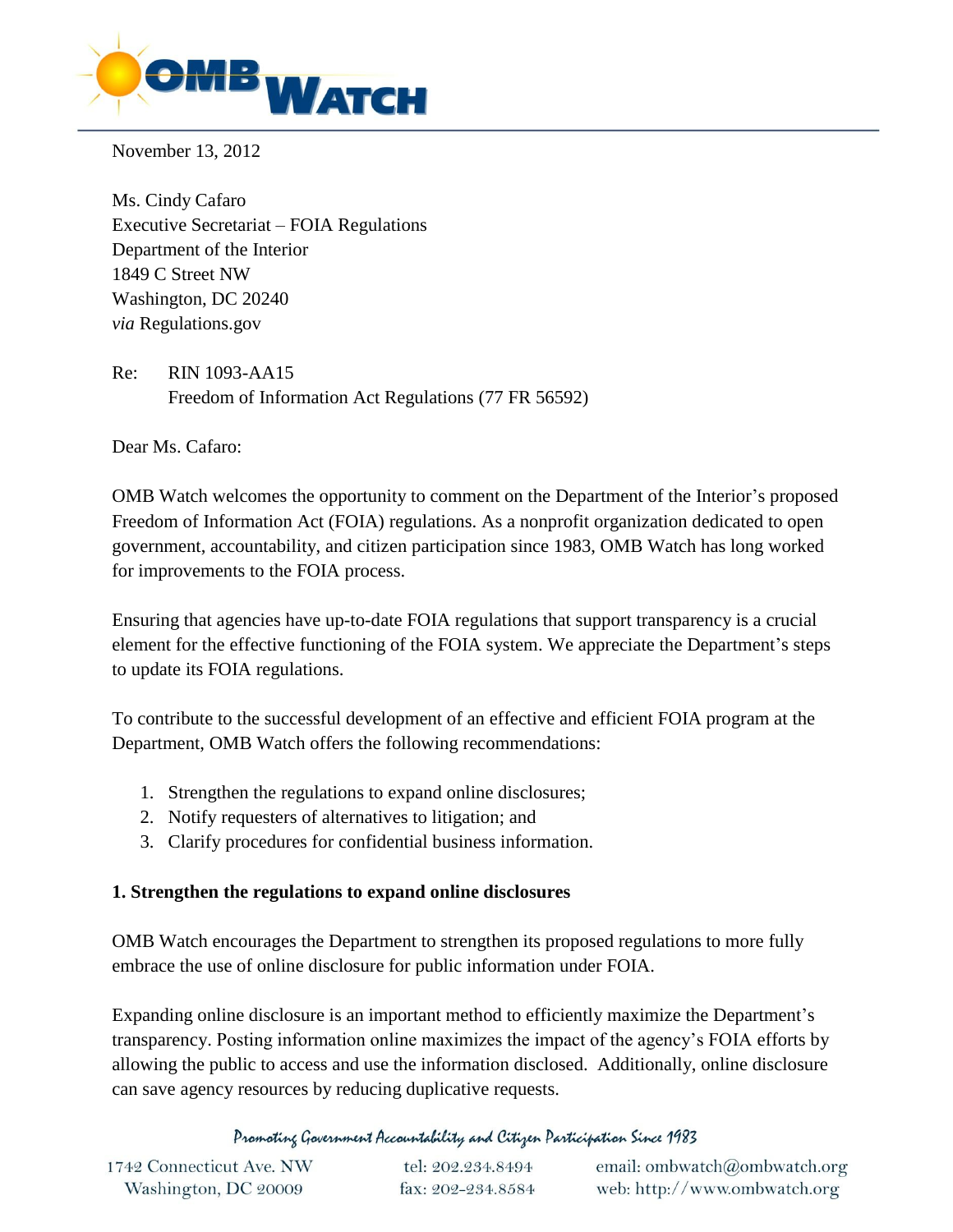#### *a. Post documents released in response to FOIA requests*

The Department's proposed regulations would direct bureaus to post online records required to be made publicly available under FOIA. Under the E-FOIA Act, this includes information that has been released in response to a FOIA request and is "likely to become the subject of subsequent requests."<sup>1</sup>

We encourage the Department to go beyond the statutory minimum and instead adopt the best practice to post online *all* responses to FOIA requests. This practice makes more information available to the public and eliminates the need for the agency to evaluate each request to determine whether it is likely to become the subject of subsequent requests. The Air Force and the Office of the Secretary of Defense and Joint Staff have adopted this policy. $2$  To protect privacy, the Department could exclude requests made jointly under the Privacy Act.

We note that the multi-agency portal, FOIAonline, provides participating agencies with features to automatically post records released under FOIA.<sup>3</sup> OMB Watch believes that FOIAonline has great promise to increase transparency and encourages the Department to consider becoming a participant.<sup>4</sup>

## *b. Expand proactive disclosure*

We encourage the Department to adopt a policy to proactively disclose information to the greatest extent possible. The Department should follow Attorney General Holder's FOIA guidelines, which directed agencies to "readily and systematically post information online in advance of any public request."<sup>5</sup>

We appreciate the Department's proposed requirements for each bureau to identify additional records of interest to the public and to post such records online.<sup>6</sup> Whenever possible, the Department should make information of public interest available to the public without requiring requesters to navigate the administrative process of the FOIA.

The Department should also adopt a policy to "establish categories of records that can be disclosed regularly," as recommended by the Office of Government Information Services

 $\overline{a}$ 

 $1$  5 U.S.C. 552(a)(2)(D).

<sup>&</sup>lt;sup>2</sup> U.S. Government Accountability Office, "Freedom of Information Act: Additional Actions Can Strengthen Agency Efforts to Improve Management," GAO-12-828, July 31, 2012, pp. 24-25. 3 <http://foiaonline.regulations.gov/>

<sup>4</sup> *See* OMB Watch, "New Website Will Make Government Information Easier to Obtain, " Oct. 1, 2012, *available at*  [http://www.ombwatch.org/new-site-will-make-govt-info-easier-to-obtain.](http://www.ombwatch.org/new-site-will-make-govt-info-easier-to-obtain)

<sup>&</sup>lt;sup>5</sup> Eric Holder, "The Freedom of Information Act (FOIA)," Office of the Attorney General, March 19, 2009, *available at* [http://www.justice.gov/ag/foia-memo-march2009.pdf.](http://www.justice.gov/ag/foia-memo-march2009.pdf)

<sup>&</sup>lt;sup>6</sup> Proposed § 2.67(a)(2) and (3).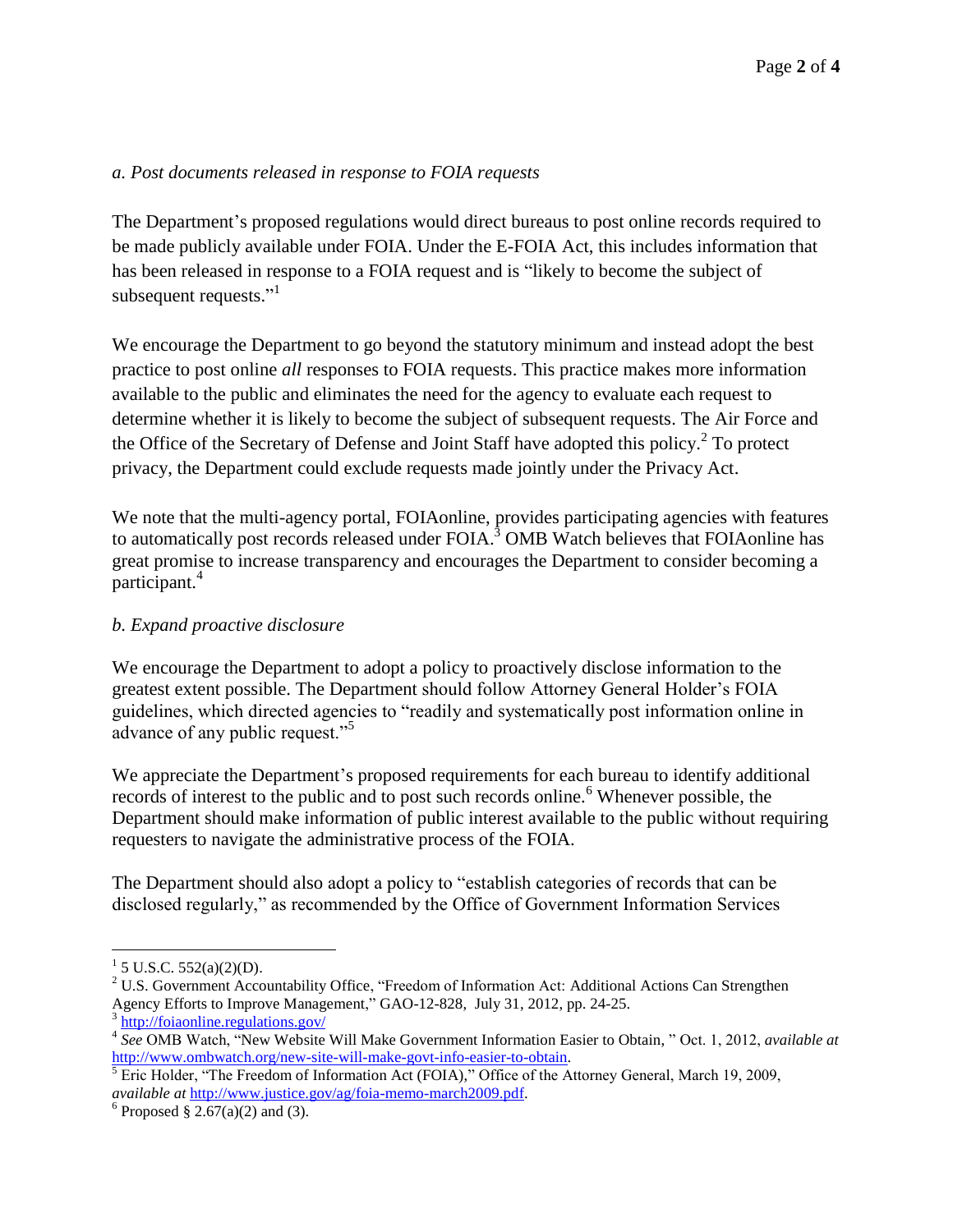$(OGIS)<sup>7</sup>$  Establishing categories of records to routinely post online ensures that the Department's proactive disclosure efforts are systematic and not merely *ad hoc*. The Department should consult with stakeholders, including the open government community, to identify categories of records that would be useful to disclose.<sup>8</sup>

## **2. Notify requesters of alternatives to litigation**

The Department's proposed regulations provide that agency FOIA determinations notify requesters of the procedures for filing an administrative appeal and that appellate decisions notify requesters of their right to judicial review.<sup>9</sup> In both cases, the Department should also notify requesters of the services offered by the Office of Government Information Services (OGIS), including mediation as an alternative to litigation.

In the OPEN Government Act, Congress created OGIS within the National Archives and Records Administration and directed it to offer mediation services for FOIA requesters.<sup>10</sup> These services can facilitate communication between requesters and agencies and may reduce litigation under FOIA.

The Department should also notify requesters about these services in its FOIA regulations and on its FOIA website.

# **3. Clarify procedures for confidential business information**

The Department's proposed regulations include several strong provisions on the procedures for processing requests that seek information that may be confidential business information (CBI) or trade secrets. For instance, we are pleased to see provisions that make it clear that submitters of CBI only have a short time to provide objections to the release of such information. We also appreciate the strong clear language requiring the agency to explain to submitters that the Department and not the submitter will decide if the information will be released. Most of these provisions are notably being brought forward from the Department's existing FOIA regulations. The proposed regulations do organize the provisions better with the use of simple questions that will help the public better follow and understand the provisions.

We would recommend the Department replace and strengthen a provision from the current regulations that has been cut from the proposed rule. The Department's FOIA provisions (both current and proposed) require the agency to include several pieces of information in the

 $\overline{a}$ <sup>7</sup> Office of Government Information Services, "FOIA Requirements, Agency Best Practices, and OGIS Recommendations," *available at* [https://ogis.archives.gov/Assets/Best+Practices+Chart+Agencies.pdf.](https://ogis.archives.gov/Assets/Best+Practices+Chart+Agencies.pdf)

<sup>&</sup>lt;sup>8</sup> The open government community has identified several types of information that agencies should regularly post online; *see* [http://www.ombwatch.org/files/info/OpennessFloor-aug2012.pdf.](http://www.ombwatch.org/files/info/OpennessFloor-aug2012.pdf)<br><sup>9</sup> Proposed § 2.24; proposed § 2.62.

 $10$  Sec. 10, OPEN Government Act of 2007, P.L. 110-175.